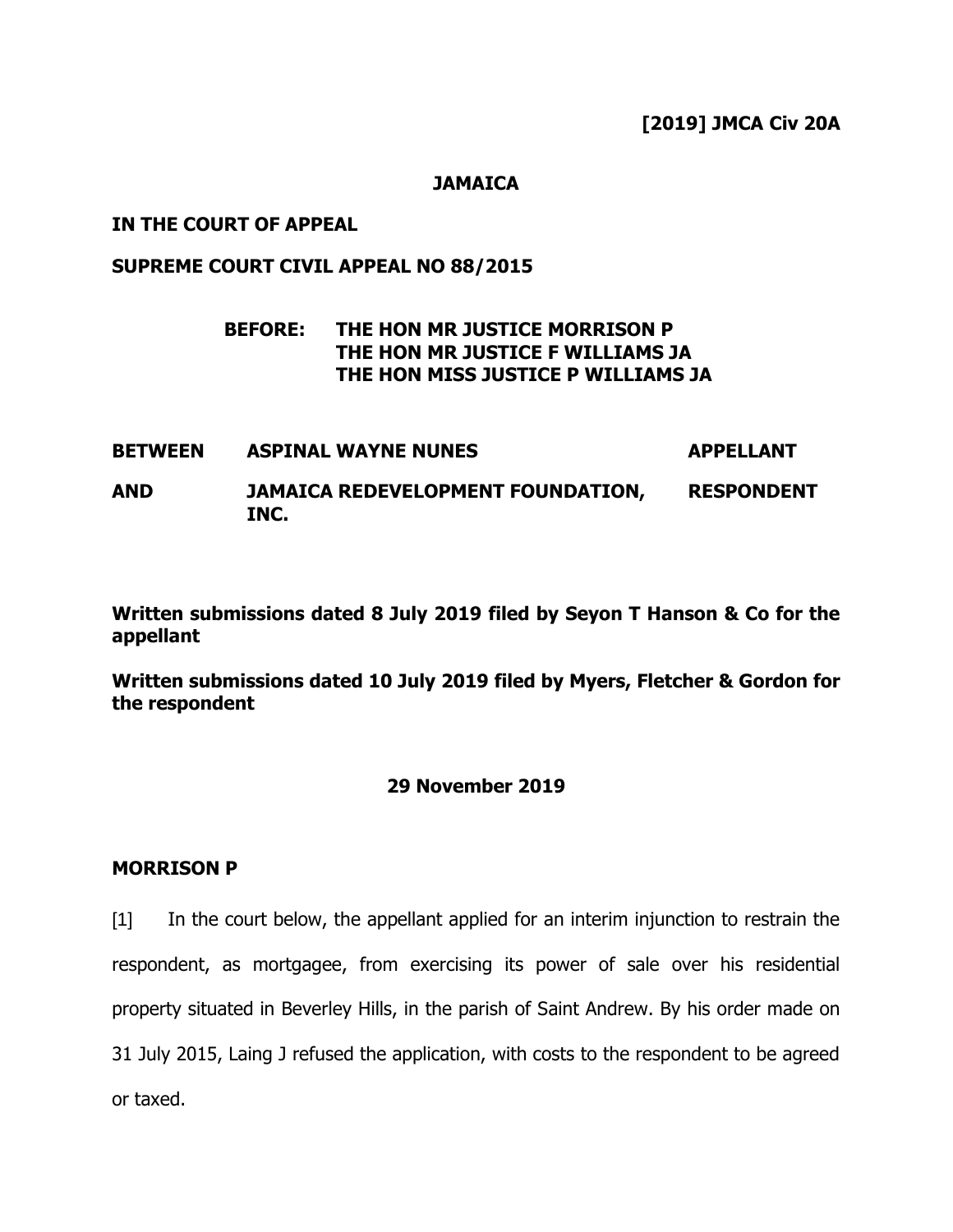[2] The appellant appealed against this decision. He contended for an unconditional interim injunction restraining the respondent from (i) taking any steps whatsoever to sell the property; and (ii) entering upon the property, pending the determination of the action in this matter. The respondent also filed a counter-notice of appeal, by which it sought to support Laing J's decision on grounds other than those relied on by him. These were that (i) there were no serious issues to be tried; and (ii) the refusal of the injunction was in any event the course likely to cause the least irremediable prejudice to one party or the other.

[3] This court delivered judgment on 21 June  $2019<sup>1</sup>$ . The order of the court was as follows:

- "1. Appeal allowed and the order made by Laing J on 31 July is set aside.
- 2. Counter-notice of appeal dismissed.
- 3. Upon condition that the appellant pay US\$100,000.00 into court within 60 days of the date of this judgment, interim injunction granted to restrain the respondent, by itself or its servants, employees, agents, or otherwise howsoever from - (i) taking any steps whatsoever to sell all those parcels of land registered at Volume 1482 Folio 188 and Volume 1480 Folio 858 of the Register Book of Titles ('the relevant parcels of land') pending the determination of Claim No 2015 CD 00059; and (ii) entering upon the relevant parcels of land or taking any steps to dispossess the appellant of the relevant parcels of land pending the determination of Claim No 2015 CD 00059.

1 [2019] JMCA Civ 20

 $\overline{a}$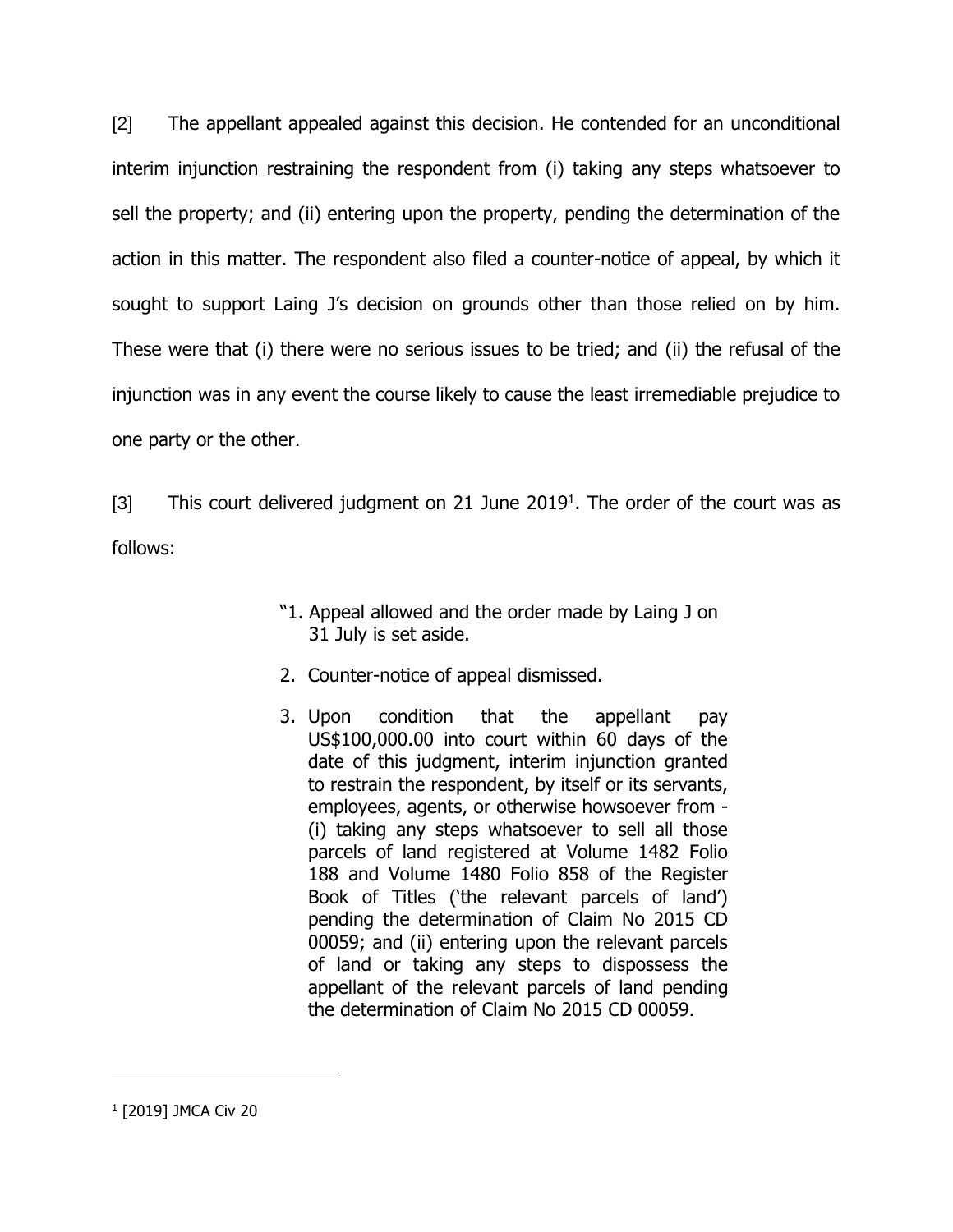- 4. Costs in the court below to be costs in the claim.
- 5. The parties are to file written submissions on the costs of the appeal within 21 days of the date of this order, whereupon the court will give its decision on the costs of the appeal within a further 21 days of the date of filing of the last of the parties' submissions."

[4] The appeal was therefore largely successful, in that the appeal was allowed, the cross-appeal was dismissed and the appellant was granted the injunctive relief which he sought. However, at variance with the actual terms of his application for an interim injunction, the court made the order conditional on the appellant paying the sum of US\$100,000.00 into court within 60 days of the date of the judgment.

[5] Pursuant to the court's order as to the determination of the costs of the appeal, written submissions were received from the appellant's attorneys-at-law on 5 July 2019, and from the respondent's attorneys-at-law on 10 July 2019.

[6] The appellant submits that "[t]here is no doubt that the appeal was a very real victory for the appellant". In these circumstances, the general rule in civil proceedings, which is that costs should ordinarily follow the event<sup>2</sup>, should apply and the appellant should therefore have his costs of the appeal. The court should only depart from the usual rule if there was some evidence, of which there is none in this case, that the

 $\overline{a}$ 

 $2$  Civil Procedure Rules, 2002, rule 64.6(1)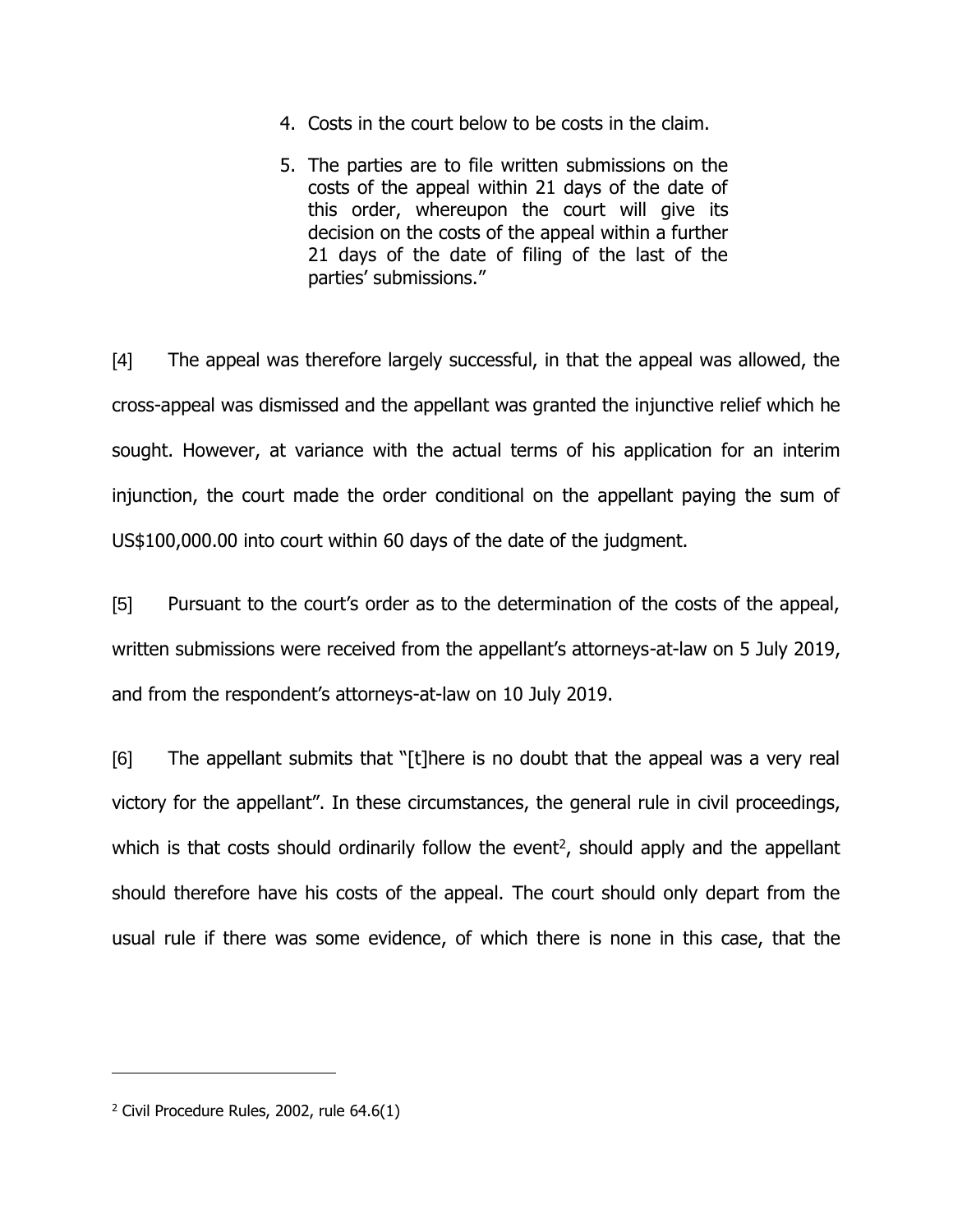appellant had acted unreasonably or inappropriately in conducting the appeal<sup>3</sup>. In this case, there are no good reasons or exceptional circumstances to displace the general rule and the fact that the appellant may have failed on any particular issue argued in the appeal should not automatically lead to a reduction in the costs to which he is entitled<sup>4</sup>.

[7] The respondent submits that this is a case in which the general rule that costs should go to the successful party should give way to the other general rule applicable to the award of costs following the grant of an interlocutory injunction. In such cases, the usual order is that costs should be costs in the claim and this is the order which the court should make in this case. The basis for this submission is that, should it ultimately turn out that the conditional interlocutory injunction which this court granted to the appellant was wrongly granted, it would be unfair to saddle the respondent, as the party restrained, with the costs of having that restraint imposed on it.

[8] The respondent obviously makes a fair point. And the approach for which it contends is in conformance with the usual practice of the court on the grant of an interim injunction. But, on the other hand, the need for an appeal would not have arisen at all had the judge granted the injunction in the court below. From this point of

 $\overline{a}$ 

<sup>3</sup> **Branch Developments Ltd t/a Iberostar v Industrial Disputes Tribunal et al** [2016] JMCA Civ 26, paras [11]-[14]; **Roald Nigel Henriques v Hon Shirley Tyndall, OJ et al** [2015] JMCA Civ 34, paras [24]-[25] and [31] –[32]

<sup>4</sup> **HLB Kidsons (a firm) v Lloyds Underwriters et al** [2007] EWHC 2699 (Comm), per Gloster J DBE paras [10]-[11]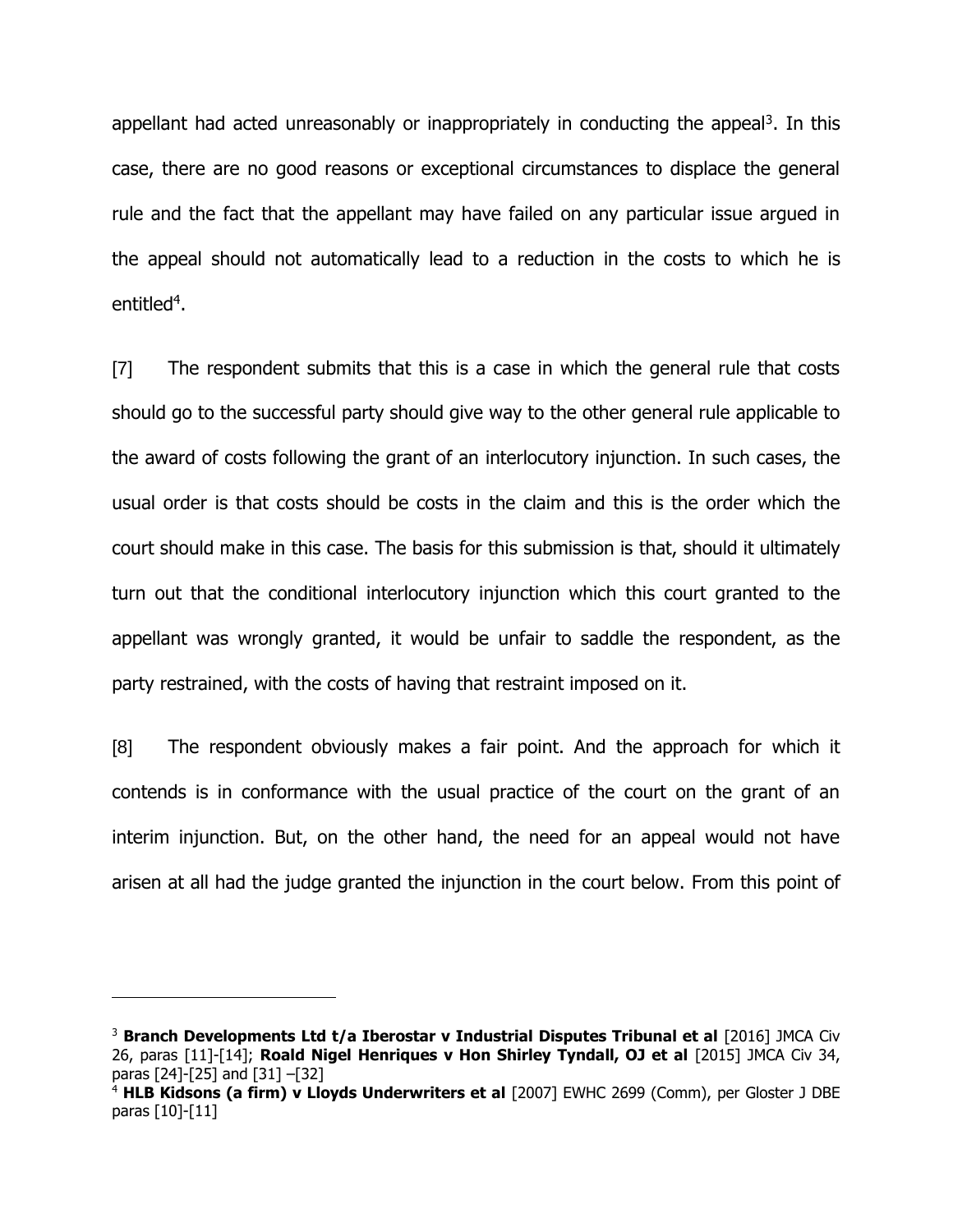view, an order that the respondent should pay the appellant's costs of the appeal might well seem to be a fair result.

[9] These considerations are, in my view, finely balanced. However, it is relevant to bear in mind that an appeal, although obviously connected, is a separate proceeding from the action in the court below. By its order made in the substantive appeal, this court has already set aside the judge's order for costs in favour of the respondent in the court below and substituted an order that those costs should be costs in the claim. But the respondent vigorously resisted the appellant's contention for an interim injunction in this court, both by way of its opposition to the appeal and its own unsuccessful crossappeal. In these circumstances, I think that it is right that the appellant as the substantially successful party overall should have at least a measure of his costs.

[10] However, it is also relevant to recall that what the appellant sought from this court was an unconditional restraint against the respondent exercising its power of sale pending the trial of the action in this matter. So, to the extent that in the result this court granted the injunction on condition that the appellant pay into court the sum of US\$100,000.00, the appellant's success on the appeal was only partial.

[11] Rule 64.6(3) of the CPR provides that, "[i]n deciding who should be liable to pay costs the court must have regard to all the circumstances". Accordingly, pursuant to rule 64.6(4)(b), which provides that, among other things, the court must have regard to "whether a party has succeeded on particular issues, even if that party has not been successful in the whole of the proceedings"; and rule.64.(5)(a), which empowers the